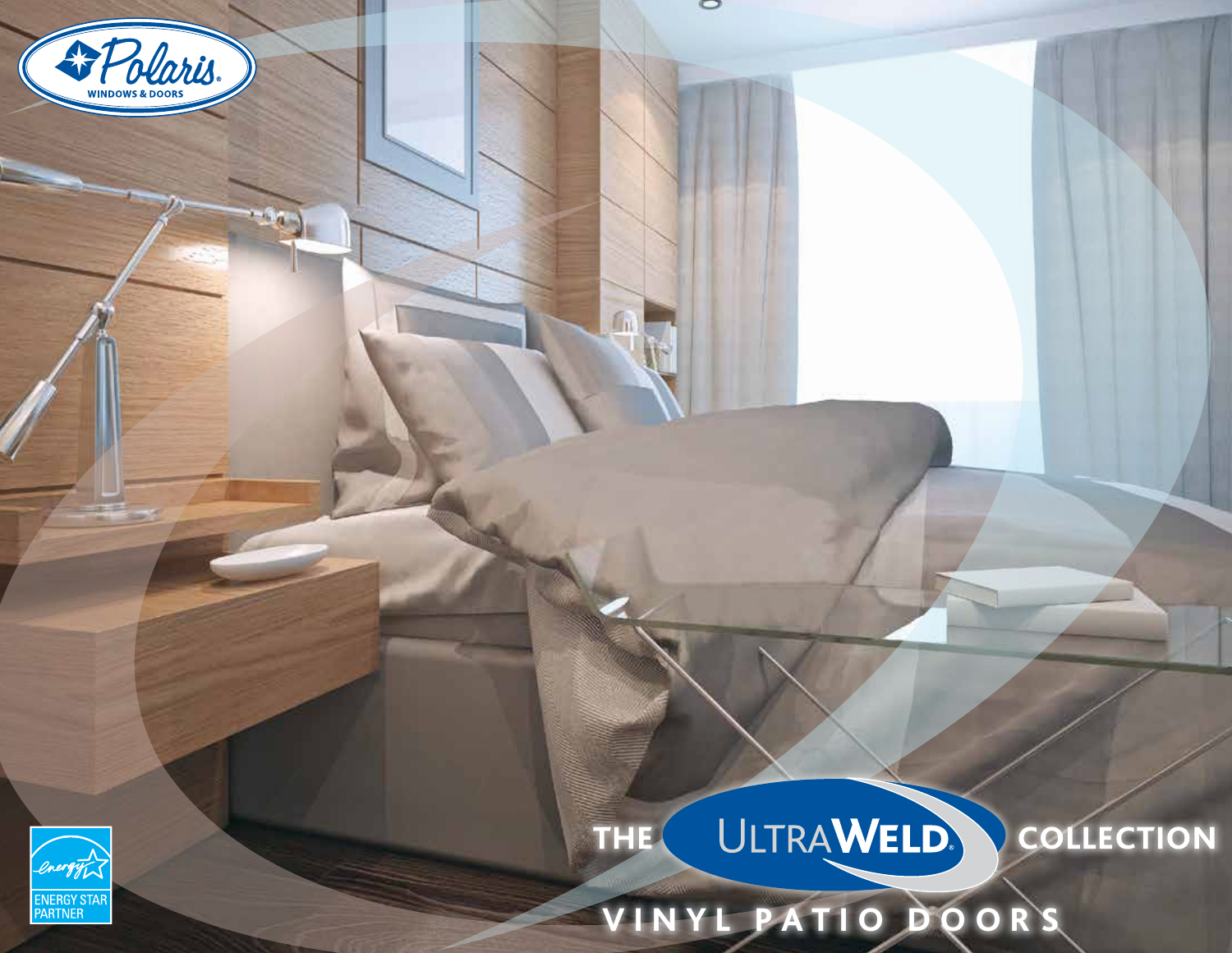# **ENERGY EFFICIENCY • EASE OF OPERATION + OWNERSHIP**

# **STANDARD SIZES**









**CUSTOM SIZES two panel widths - 36" to 94 7/8" three panel widths - 95" to 142 7/8" max height - 84"**





**custom sizes width 1'6" to 4'1" max height - 84"**

**FEATURES** Foot operated dead bolt provides an extra lock point for secure partial opening..

Ō

Fusion-welding at door panel corners transforms four vinyl extrusions into a strong, one-piece door.

Sloped, aluminum-reinforced sill guides rainwater outside and away.

#### Safety Glass

Mortised hook lock with Double or Triple hook option.

Smooth gliding, solid-steel, zinc-plated tandem rollers. Iridium coating on exposed parts enhances corrosion resistance.



**OPEN & SHUT** How would you like your door



**INTERNAL MINI BLINDS\***  dust free, kid and pet safe



## **THRESHOLD**

Design creates more efficient water drainage.



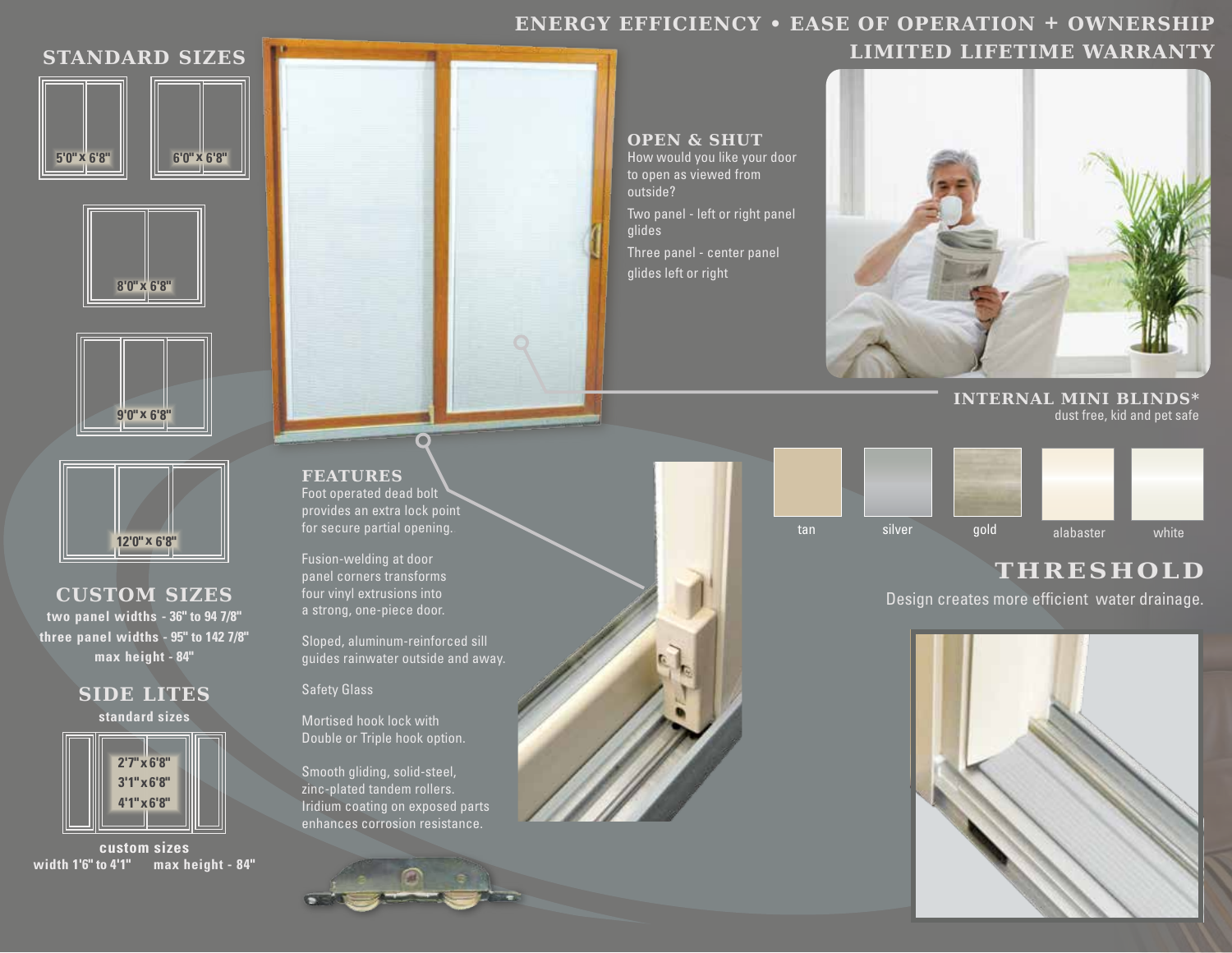## **PERFECT PATIO DOOR**

Our R&D department is vigilant in testing and updating designs and components. The vinyl formulation retains its smooth surface and color. Vinyl does not transfer cold from outside to inside. Your pristine Polaris**®** patio door will be energy efficient and maintenance free for a lifetime.

#### **TRIPLE PANE PATIO DOOR**

The following sizes are available in triple pane: 5', 6', and 9'. No custom sizes offered.

## **FEATURES + BENEFITS**

Vertical door panel extrusions are reinforced with aluminum. Door panels meet with Over and Under Interlock and feature double weather-stripping.

## **FOAM FILLED\***

Foam filled vertical main frame adds strength and insulating performance





### **EXTERIOR PAINT\* 20 YEAR WARRANTY against fading, peeling or blistering**

Unique, high-performance exterior coating specially formulated fo PVC Crack & impact resistant • Touch-up paint included • Lead time 4-6 weeks AAMA testing ensures that coating resists strong solvents, heat gain and thermal shock. ‡ Muntin color may be affected by glass coatings, such as Low-E.



#### **ENERGYSMART® GLASS** Standard EnergySMART<sup>®</sup> SUPREME<sup>2</sup>

glass features the Intercept® U-shaped steel spacer system and Argon gas fill between panes. Temperature transfer and condensation are reduced. EnergySMART upgrades offer stronger resistance to temperature transfer. Ask about ENERGY STAR qualified doors.

#### **MULTI-POINT LOCK SECURITY\***

Steel hooks lock at three points.

3-Point Multi-Point\*

2 Point\* standard

**MORTISED HOOK LOCKS**

O

 $\bullet$  of  $\overline{\bullet}$